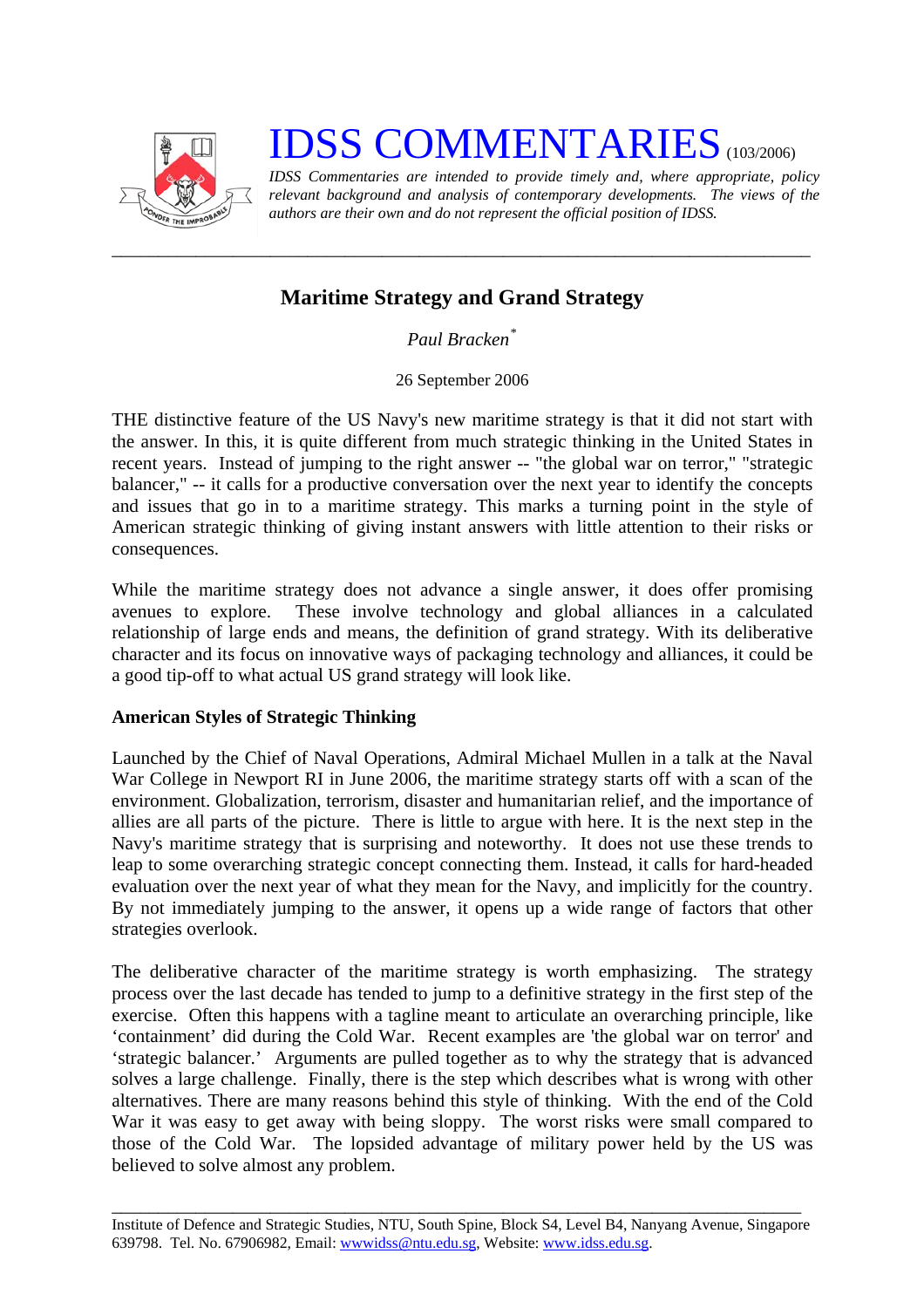There were other cultural shifts going on in the US behind the decline of deliberative strategies. For all practical purposes, the US turned into a business culture in the 1990s. This led to a widespread aping of business leaders by senior government officials. One feature of this culture has been the guru CEO. This was the take-charge leader with the wit to make quick strategic decisions based on a gut feeling that cuts through the complexities of new technologies and markets. That the guru CEO was more myth than reality, and that it led to spectacular business failures at Enron, WorldCom, and AT&T, went overlooked.

#### **The Maritime Strategy**

The danger of terrorists, the spread of nuclear weapons and weapons of mass destruction (WMD) and missiles, and the possibility that these two trends might combine, are ratcheting up the danger levels. So is the war in Iraq and Afghanistan. In Asia shifts in economic and military balances could have far-reaching, if as yet unforeseen, consequences. It was in response to these developments that the US Navy began its maritime strategy exercise. Two avenues of exploration are especially noteworthy here, because they not only will shape the outcome of the exercise, but because they relate to larger issues of American grand strategy.

The first is technology and systems. The second is the interesting new form of military alliances advanced. An emphasis on technology and systems as a key feature of any maritime strategy builds on the aerospace-maritime nature of American power in contrast to continental traditions. The problem today is how to back fit technology onto a fleet and air force to provide what can be called "organizational stretch". The centre of the world is no longer in Europe. It is in an enlarged operational space which includes the Middle East and Asia, and the rest of the world. But this vast increase in space comes with no increase in US force structure.

The maritime strategy debate has thus advanced the concept of a global fleet station (GFS). This is a sea base organized around a mother ship. It is a way to establish rapid basing where there is none, either because of political or other restrictions. What is significant here is the focus of the GFS: its attempt to use technology and systems to cover a larger area, over a wider range of operations, from humanitarian relief to anti-terror to other military actions.

Strategic thinking in the US in recent years has tended to devalue technology, or to see it in narrow ways. But it is technology which allows the US military to operate on a global scale, spending only 3.5 percent of GDP on defence, and with the lowest personnel levels since before World War II. While technology and systems can be overemphasized -- anything can -- many strategists overlook how central technology is to *any* American grand strategy.

The second interesting avenue in the maritime strategy is the way it envisions alliances as much looser coalitions than those of Cold War blocs. The '1,000-ship' navy concept, wherein cooperation with other maritime forces can lead to very large and potentially capable fleets, is loaded with technological and strategic significance. It could mean, for example, back fitting other navies with the over-the-horizon and intelligence capacities of the US Navy. It is like taking the world's analog telephone system and back fitting it to make it digital, wireless, and more efficient, through retrofit rather than full scale replacement.

The '1,000-ship' navy has strategic significance because it does not specify who might join the US. Coalitions could shift, depending on mission and circumstances. Together with the emphasis on technology it suggests an important notion of *extended competition*. This is a